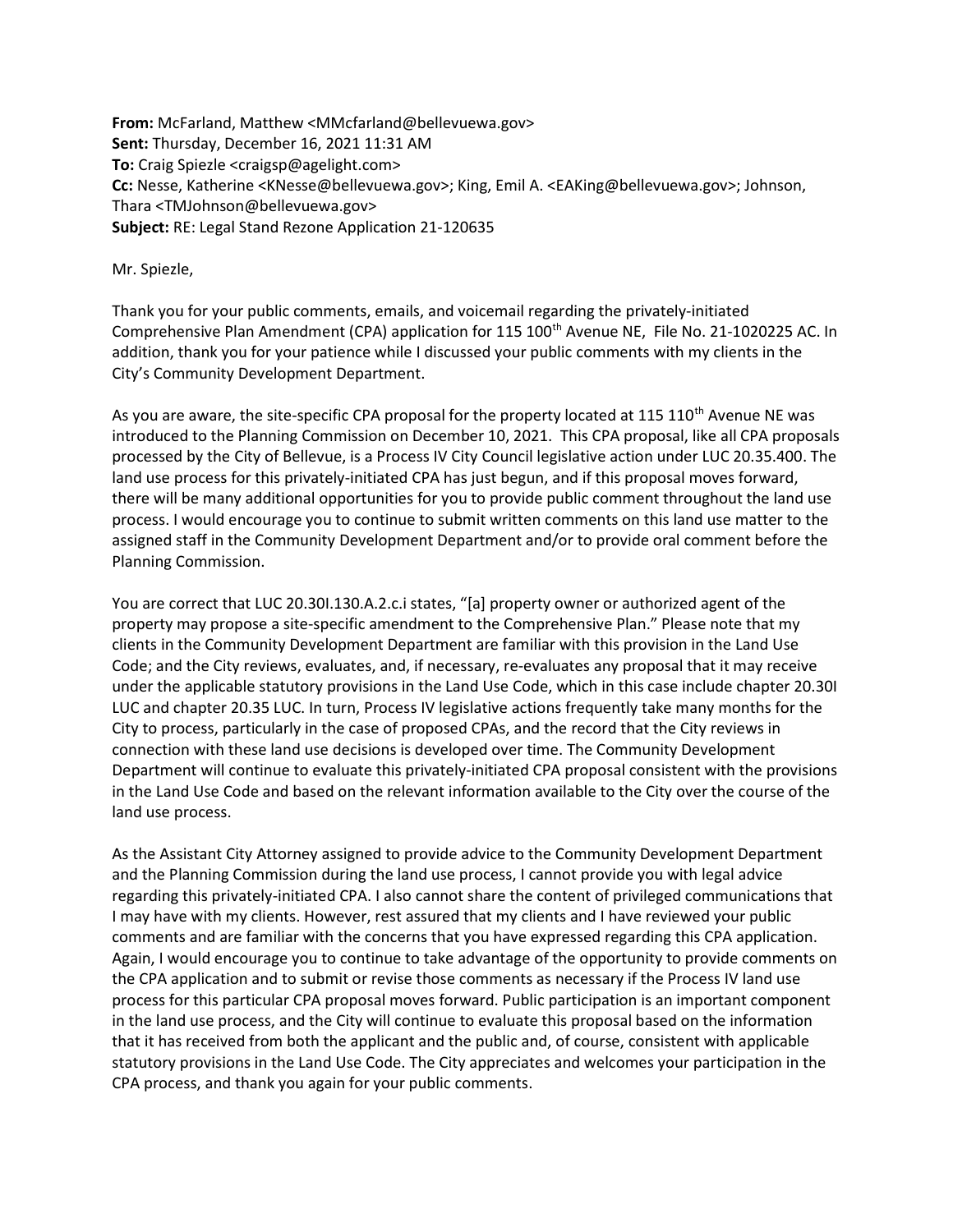Best regards,

Matt McFarland

Assistant City Attorney City of Bellevue 450 110th Avenue NE P.O. Box 90012 Bellevue, WA. 98009 Phone: 425-452-5284 mmcfarland@bellevuewa.gov Pronouns: he/him/his

E-MAIL CONFIDENTIALITY NOTICE: The contents of this e-mail message and any attachments are intended solely for the addressee(s) and may contain confidential and/or legally privileged information. If you are not an intended recipient of this message or if this message has been addressed to you in error, please immediately notify the sender and delete this message and any attachments. Use, dissemination, distribution, or reproduction of this message by unintended recipients is not authorized and may be unlawful.

From: Craig Spiezle Sent: Friday, December 10, 2021 11:13:54 AM To: MMcfarland@bellevuewa.gov <MMcfarland@bellevuewa.gov> Cc: Mark Walters <walters.mdw@gmail.com>; PlanningCommission <PlanningCommission@bellevuewa.gov>; Barksdale, Jeremy <JBarksdale@bellevuewa.gov>; CityAttorney@Bellevuewa.gov <CityAttorney@Bellevuewa.gov>; Nesse, Katherine <KNesse@bellevuewa.gov>; King, Emil A. <EAKing@bellevuewa.gov>; Mark Walters <walters.mdw@gmail.com>; Paresh Rajwat (Paresh.rajwat@gmail.com) <Paresh.rajwat@gmail.com>; Mike Hatmaker (mikeh1357@aol.com) <mikeh1357@aol.com>; Joyce Doland <bendol@seanet.com>; stevemcc@construx.com <stevemcc@construx.com>; Craig Spiezle <craigsp@agelight.com> Subject: Legal Stand Rezone Application 21-120635

Matt McFarland Assistant City Attorney City of Bellevue 450 110th Ave Ne Bellevue, WA, 98004-5514

Project Name: 115 100th Ave File Number: 21-120635-AC Applicant: Ben Wei, WYMOND Investment LLC

Dear Mr. McFarland,

I am writing on behalf of the Board of the Lochleven Community Association requesting the City nullify the application as the applicant did not have legal standing when first engaging City staff and when the application was submitted. Attached you will find our formal letter and King Country records